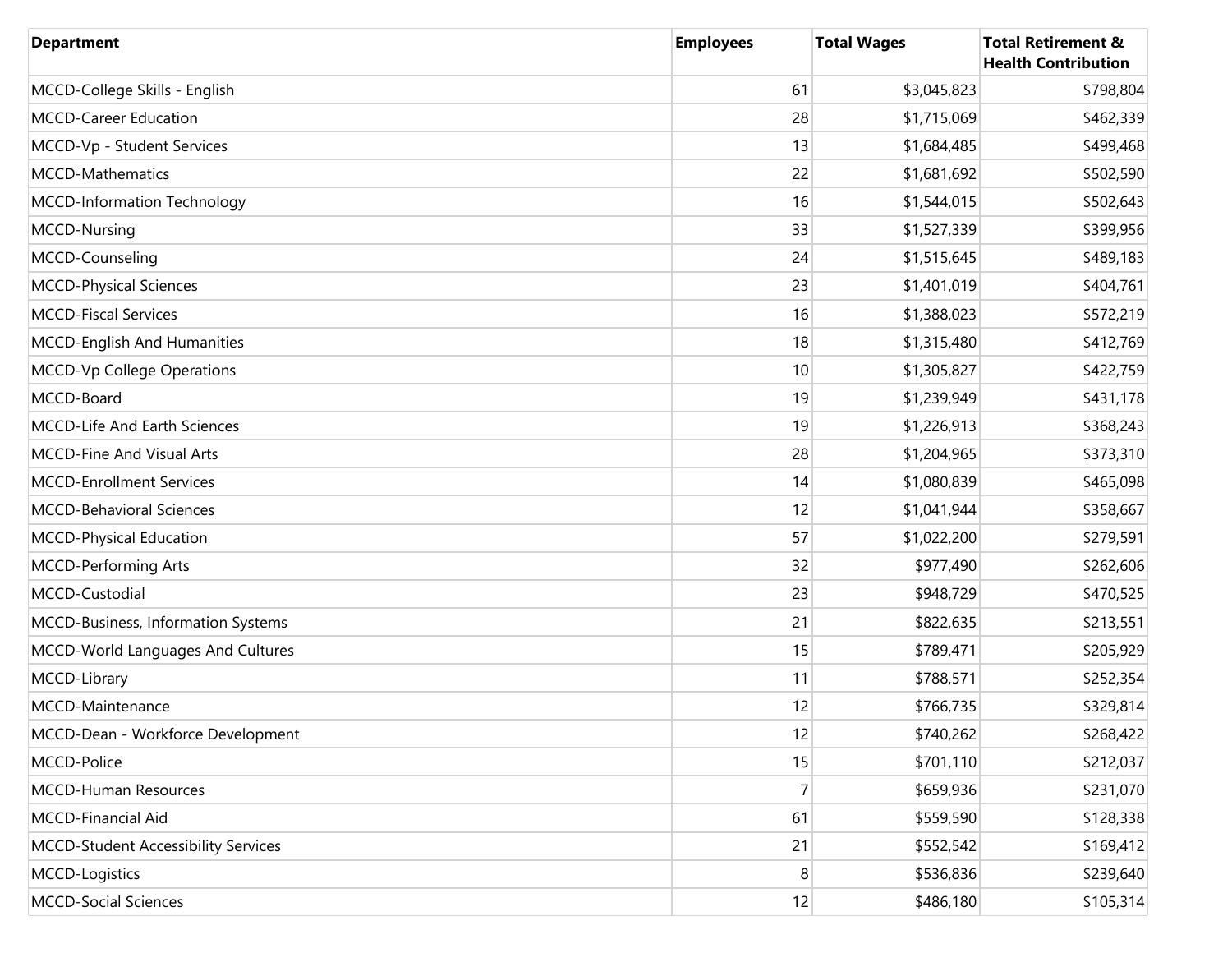| MCCD-Communication                        | $\overline{7}$ | \$483,352 | \$171,914 |
|-------------------------------------------|----------------|-----------|-----------|
| MCCD-Dean - Math And Science              | 11             | \$481,599 | \$170,101 |
| MCCD-Dean - Arts And Humanities           | 8              | \$480,035 | \$208,246 |
| MCCD-Child Care                           | 14             | \$454,935 | \$210,263 |
| MCCD-D98-Program Mgmt, District Staff     | 8              | \$448,649 | \$207,234 |
| MCCD-Community Services Admin             | 7              | \$410,937 | \$169,786 |
| MCCD-Academic Svcs, Articulation          | 5              | \$388,605 | \$162,718 |
| MCCD-President                            | 2              | \$367,914 | \$74,944  |
| <b>MCCD-Outreach Services</b>             | 15             | \$339,597 | \$109,460 |
| MCCD-Other Vocational Programs            | 10             | \$320,951 | \$59,774  |
| <b>MCCD-Educational Student Success</b>   | 10             | \$306,538 | \$110,641 |
| MCCD-Grounds                              | 5              | \$288,113 | \$136,036 |
| MCCD-Eops B                               | $\overline{2}$ | \$281,280 | \$85,802  |
| <b>MCCD-Tutoring Center</b>               | 55             | \$261,486 | \$37,328  |
| MCCD-Maintenance And Operations           | 3              | \$249,902 | \$94,205  |
| <b>MCCD-Distance Education</b>            | 4              | \$232,045 | \$78,261  |
| MCCD-Uc Puente Program                    | 4              | \$228,633 | \$65,053  |
| MCCD-Student Activities & Advocacy        | 5              | \$213,045 | \$76,065  |
| <b>MCCD-Special Courses</b>               | 78             | \$189,009 | \$16,791  |
| MCCD-Planning, Research & Instit'l Eff-DW | 3              | \$186,288 | \$74,694  |
| MCCD-Intensive English                    | 6              | \$185,134 | \$50,966  |
| MCCD-Emeritus                             | 40             | \$178,605 | \$0       |
| <b>MCCD-Dental Assisting</b>              | 3              | \$174,886 | \$50,094  |
| MCCD-Health Center                        | 3              | \$162,454 | \$38,641  |
| MCCD-Early Childhood Education            | 5              | \$153,392 | \$48,097  |
| MCCD-Eops A                               | $\overline{c}$ | \$145,134 | \$56,640  |
| MCCD-Transfer Center                      | 2              | \$140,925 | \$72,124  |
| MCCD-Testing                              |                | \$133,134 | \$45,218  |
| MCCD-Vp - Student Learning                | 1              | \$128,055 | \$48,039  |
| MCCD-College Skills - Math                |                | \$127,282 | \$33,964  |
| MCCD-Basic Skills (Bsi)                   | 17             | \$109,115 | \$11,514  |
| MCCD-Organic Farm And Garden              | 4              | \$84,745  | \$32,315  |